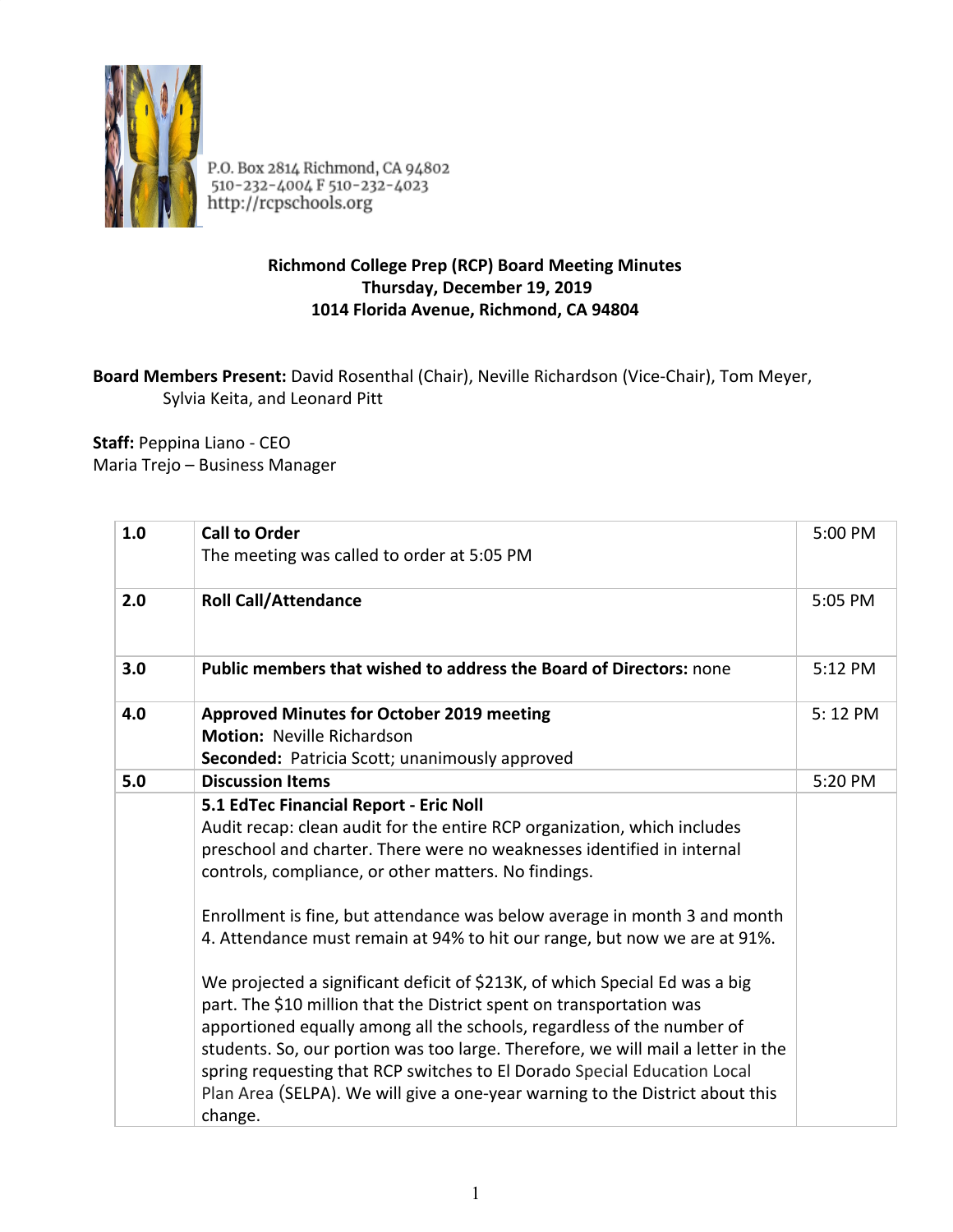|     | EdTec recommends a mid-year assessment to find ways of saving money.<br>Funds from Senate Bill 740 will reimburse the facility lease. Strategic<br>planning for the long term: what facility do we envision ourselves in, and<br>how to go about it?<br>5.2 Board Approval of Audit - unanimously approved<br>Patricia Scott motioned to approve, and David Rosenthal seconded the<br>motion. The board unanimously approved the audit.<br>5.2 Board Approval of 1st Interim Report - unanimously approved                                                                                                                                                                                   |         |
|-----|----------------------------------------------------------------------------------------------------------------------------------------------------------------------------------------------------------------------------------------------------------------------------------------------------------------------------------------------------------------------------------------------------------------------------------------------------------------------------------------------------------------------------------------------------------------------------------------------------------------------------------------------------------------------------------------------|---------|
|     | Patricia Scott motioned to approve, and David Rosenthal seconded the<br>motion. The board unanimously approved the 1st Interim report.                                                                                                                                                                                                                                                                                                                                                                                                                                                                                                                                                       |         |
| 6.0 | <b>Report from CEO - Peppina Liano</b><br>6.1 Report on Preschool and Charter School                                                                                                                                                                                                                                                                                                                                                                                                                                                                                                                                                                                                         | 6:15 PM |
|     | Thank you to Ms. Sylvia Keita for serving as a mediator in a restorative justice<br>circle with a student in the 8th grade. The mandated restorative justice<br>meeting was with Ms. Naima (school Counselor), Ms. Brenda (After School<br>Education and Safety Site Coordinator), Mr. Jones (Upper Elementary<br>Director), Ms. Keita (RCP Board Member), and the student's parents. It is<br>possible that the student suffers from Post-Traumatic Stress Disorder (PTSD).<br>The student will meet with Ms. Naima twice a week. He has been dealing<br>with feelings related to his sexuality for the last 13 years. We are sending<br>him to class next week to see how everything goes. |         |
|     | We currently have eight high school seniors from Summit K2 Public Schools<br>completing their mandatory community service hours at RCP.                                                                                                                                                                                                                                                                                                                                                                                                                                                                                                                                                      |         |
|     | RCP contracts with West Contra Costa Unified School District (WCCUSD) to<br>provide Special Education for our students with disabilities. RCP sent a<br>memo of understanding to clarify the contract and to outline the<br>performance and duties of each provider. Plus, it also names Ms. Liano as<br>their supervisor. Ms. Liano wanted to establish clear lines of communication<br>with the District, so both RCP and the WCCUSD Special Education<br>department would be on the same page.                                                                                                                                                                                            |         |
|     | 8th graders and their families are receiving help from the 7th and 8th grade<br>teams of teachers and Instructional Assistants to fill out high school<br>applications to Marin Academy, Salesians, and San Francisco School of the<br>Arts.                                                                                                                                                                                                                                                                                                                                                                                                                                                 |         |
|     | Ms. Liano, Mr. Rosenthal, and Ms. Monteiro (Family and Community<br>Coordinator) met with the United Teachers of Richmond (UTR) President,<br>and he stated that UTR will not go against RCP during the renewal meeting at                                                                                                                                                                                                                                                                                                                                                                                                                                                                   |         |